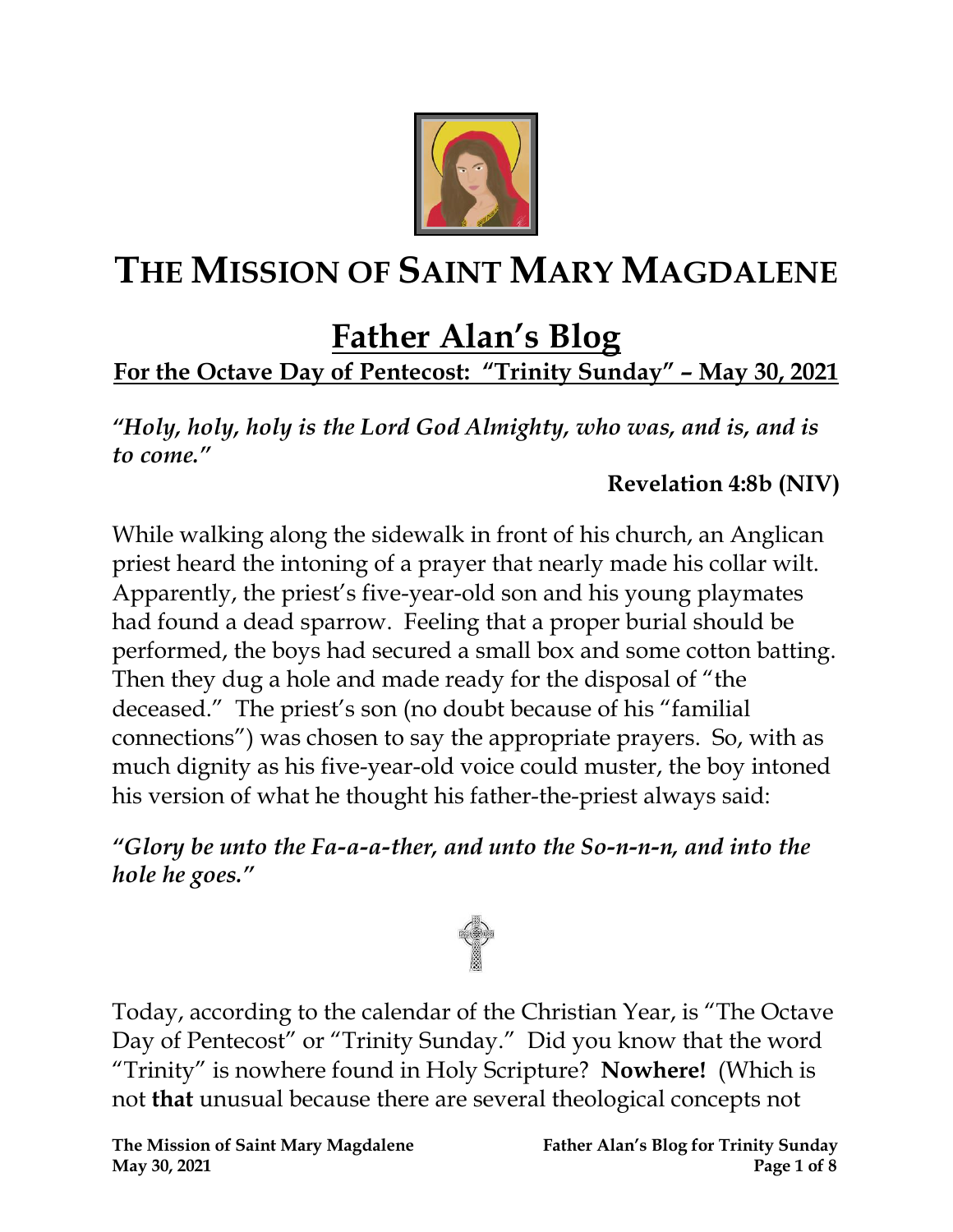found explicitly within the pages of the Holy Bible that Church scholarship, Church history, and Church tradition have validated over the past 2,000 years.) Perhaps one of the most succinct definitions of the Trinity that I've ever read is found on page 143 of Bruce Shelley's 1985 book, "Christian Theology in Plain Language:"

*"Within his own mysterious being God is Father, Son, and Holy Spirit. The designations are just ways in which God is God. Within the Godhead there are three 'persons' who are neither three Gods, nor three parts of God, but coequally and coeternally God."*

In other words, all three persons of the Godhead – Father, Son, and Holy Spirit – are **equivalent** and **unified** and have been around (and will be around) **forever**. Moreover, all three **co-exist**, in that all three can be readily apparent **at the same place at the same time**. For instance, we read during the Epiphany Octave that at Jesus' Baptism (as told by St. Mark in 1:1-11 of his Gospel), God the Father spoke, God the Son was baptized in the Jordan River, and God the Holy Spirit descended upon Him, as verse 11 states:

#### *"…like a dove…"*

Anyhow, what I **can** tell you – **with all certainty** – is that the Doctrine of the Holy Trinity is one of the central doctrines of Christianity.

## *"Now the Catholic Faith is this, "*

declares verse 3 of the Creed of Saint Athanasius,

### *"that we worship one God in Trinity and the Trinity in unity."*

In the early history of the Church, it was with great difficulty that the doctrine of the Trinity was clarified. For example, St. Athanasius (*c*. A.D. 296-373), a bishop himself, **was exiled five times** from his own diocese of Alexandria in Egypt, due to his constant struggles against the Arians, who denied that Jesus Christ – the Son of God, the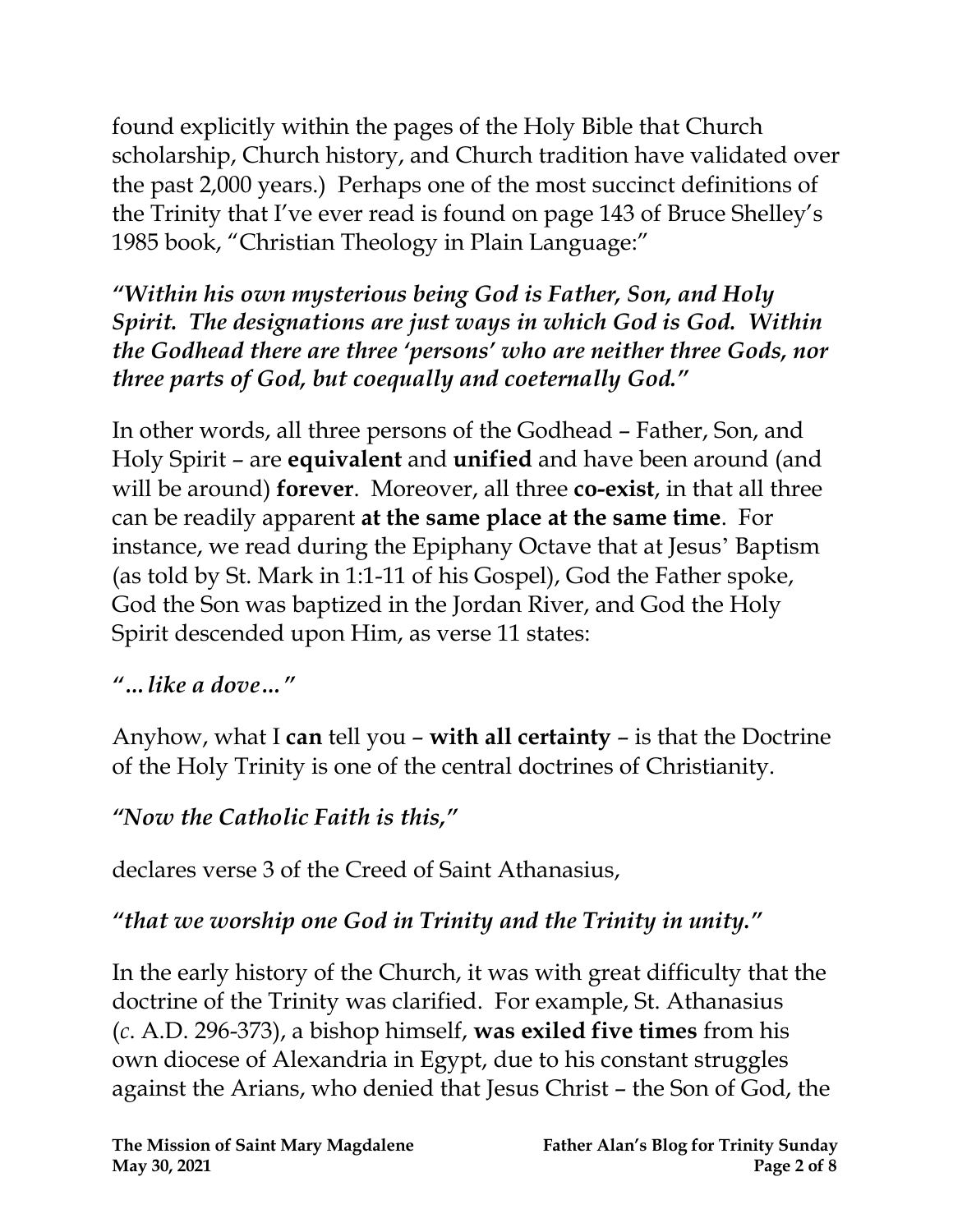Second Person of the Godhead – was fully God (which is precisely why we confess in the second paragraph of the "Nicene Creed"):

#### *"God, of God; Light, of Light; Very God, of very God; Begotten, not made; Being of one substance with the Father;"*).

Not surprisingly, due to its length, the Creed of St. Athanasius is normally used by Traditional Anglicans **only once a year** – on this specific day, Trinity Sunday. Surprisingly, however, the Athanasian Creed was probably NOT written by St. Athanasius, but it does contain the truths he both taught and championed throughout his 77-odd years, principally at the Council of Nicaea (*c*. A.D. 325). (Now, we mere human beings cannot ever hope to even begin to understand our Triune God, let alone explain the doctrine of the Holy Trinity; hence, suffice to say that the Holy Trinity is one of those "holy mysteries" that, for the most part, we are asked to accept by faith.)

At any rate, today, Trinity Sunday, also marks the beginning of the longest season by far in the Church Year. Including "Stir-up Sunday" (otherwise known as "The Sunday Next Before Advent"), Trinity Season can last virtually "a month of Sundays" – anywhere from 24 to 28 Sundays, in fact – depending on the date of Easter. (Easter being a movable feast, depends on the time of the full moon following the Spring Equinox. An early Easter, for example, makes for a longer Trinity season; conversely, a later Easter makes for a shorter Trinity season.) This year, Trinity Season lasts 26 Sundays – precisely half a calendar year in duration. In addition, the theme for Trinity Season is living and growing in the Spirit, as we endeavour to apply the "Great Events of Salvation" (Jesus' incarnation and birth; death; resurrection; ascension; and the sending to us of His Holy Spirit) to our daily living. To this end, the liturgical colour for Trinity Season is green (as green, liturgically speaking, denotes life and growth). Accordingly, Trinity Season is all about living and growing in the Spirit.

Bearing all this in mind, how appropriate it is that in today's Gospel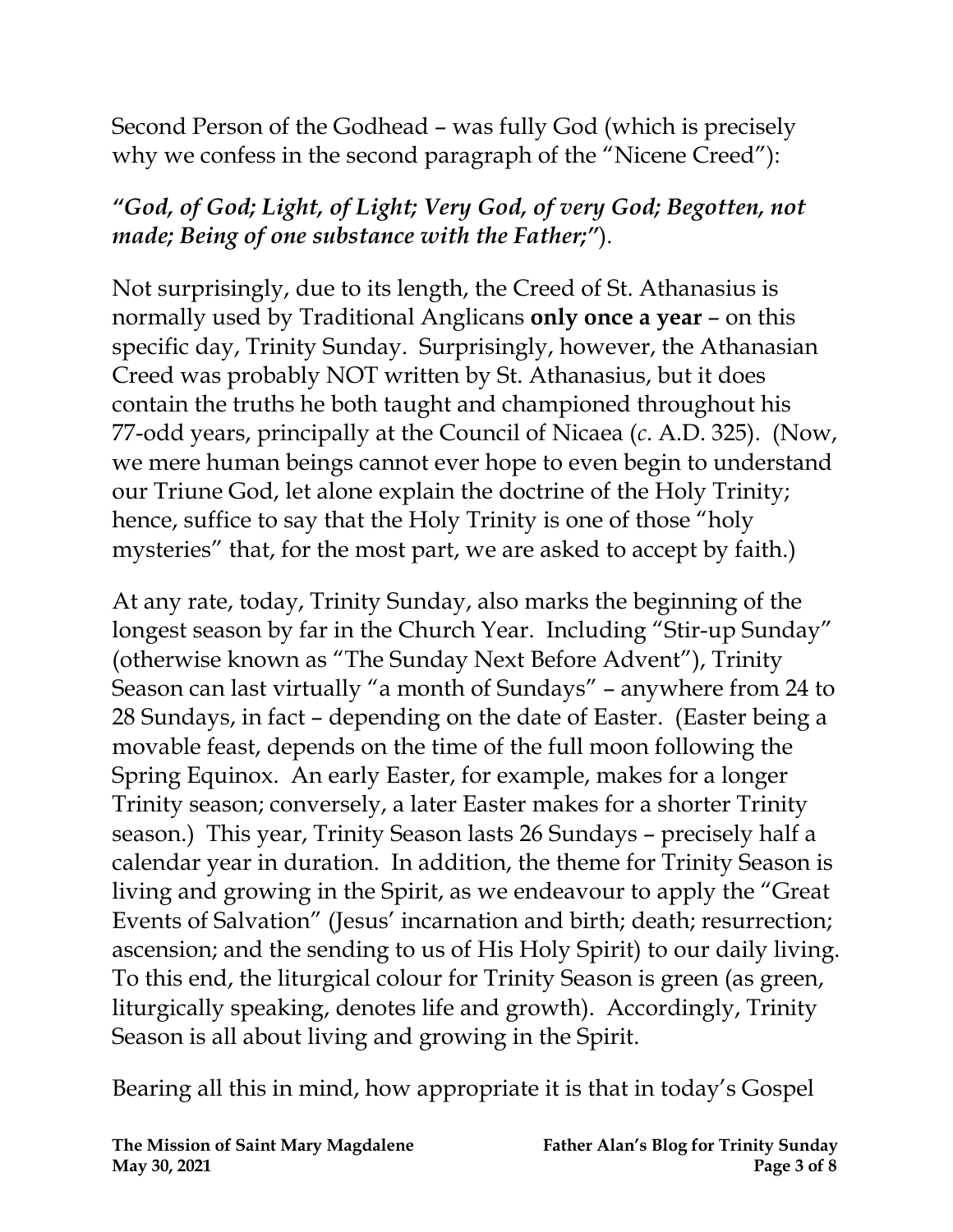Lesson (St. John 3:1-15) our Lord Jesus tells us, in effect, that before we can be about the business of living and growing in the Spirit, we must be "BORN" into that same Spirit – the Holy Spirit, the Third Person of the Trinity. Simply put, therefore, before true life and real growth can begin, spiritual rebirth must take place; for without such spiritual rebirth, there can be no true life, and no real growth, and no positive future – for eternity. Thus, Jesus declares to Nicodemus in verse 3b (and, by extension, to us) that **no one can SEE** the Kingdom of God unless he (or she) is born again. Moreover, Jesus adds – for "Divine emphasis" – in verse 5b that **no one can ENTER** the Kingdom of God unless he (or she) is born:

*"…of water and the Spirit."* 

 **No one. Not Nicodemus. Not you. Not me. No one.**

Unless we are born again.

Having had the humbling experience of witnessing it firsthand, I can attest that physical birth is **extremely painful** (exactly HOW painful, though, I am woefully unqualified to say – let's just say I could tell it hurt, A LOT). Also, given my "male inadequacy," I could not imagine the pain and the sacrifice that was being so selflessly made in order for the life and the growth of another human being to begin in earnest. (To be sure, we all owe a HUGE debt of gratitude to mothers.)

Spiritual rebirth is not without pain and sacrifice either. The pain comes in torrents, with the realization of what we have become as a direct result of living a life without Jesus Christ and His love in our hearts. All at once we are confronted with – and deeply feel – our brokenness and our hopelessness, in addition to the all hurts we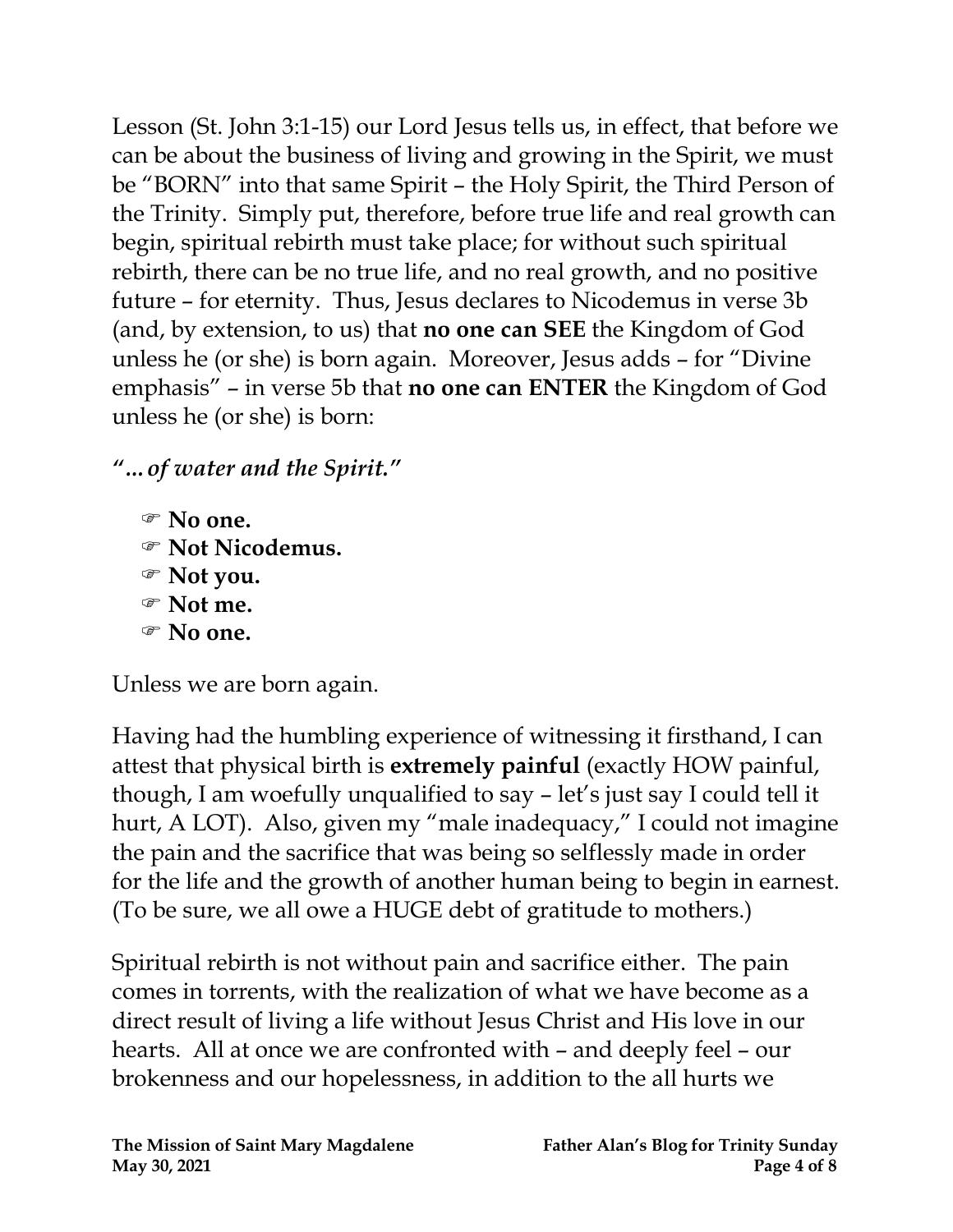sustained and the all hurts we all-too-often inflicted. The sacrifice comes in choosing to turn our backs on "the world, the flesh, and the devil" and giving total control of our lives to our Lord Jesus.

So, I'm pretty sure that Nicodemus knew all about pain and sacrifice. Oh sure, as a Pharisee and a member of the Sanhedrin – or governing Temple Council – Nicodemus was (according to verse 1b):

## *"…a RULER of the Jews."*

Which meant that Nicodemus had wealth. And Nicodemus had power. And Nicodemus had prestige. And Nicodemus had fame. But when Nicodemus saw where his life was headed, it caused him no small amount of discomfort – so much discomfort, in fact, that Nicodemus risked absolutely everything to come to Jesus of Nazareth. Perhaps that is why in his fear and in his brokenness, Nicodemus first came to Jesus under the cover of darkness; after all, Nicodemus stood to lose a great deal of what the world had to offer (the wealth, and the power, and the prestige, and the fame). However, Nicodemus had heard Jesus teach before, and the Nazarene's teaching had somehow touched him, shedding some light on the darkness enveloping his heart and life, and, thereby, opening Nicodemus' eyes to the reality of the world. It also convinced him that Jesus of Nazareth had come from God. And so, Nicodemus earnestly came out of the darkness to seek the "Light of the World" the "Light, of Light" – Jesus Christ. I have no doubt that Nicodemus found exactly what he was looking for because:

1. the next time we read about Nicodemus (St. John 7:45-52), he boldly challenges his brethren in the Pharisee-dominated Sanhedrin because (as ruthless enemies of Jesus) they were striving to condemn the Nazarene unjustly and unlawfully:

*"Finally the temple guards went back to the chief priests and the Pharisees, who asked them, 'Why didn't you bring him in?'*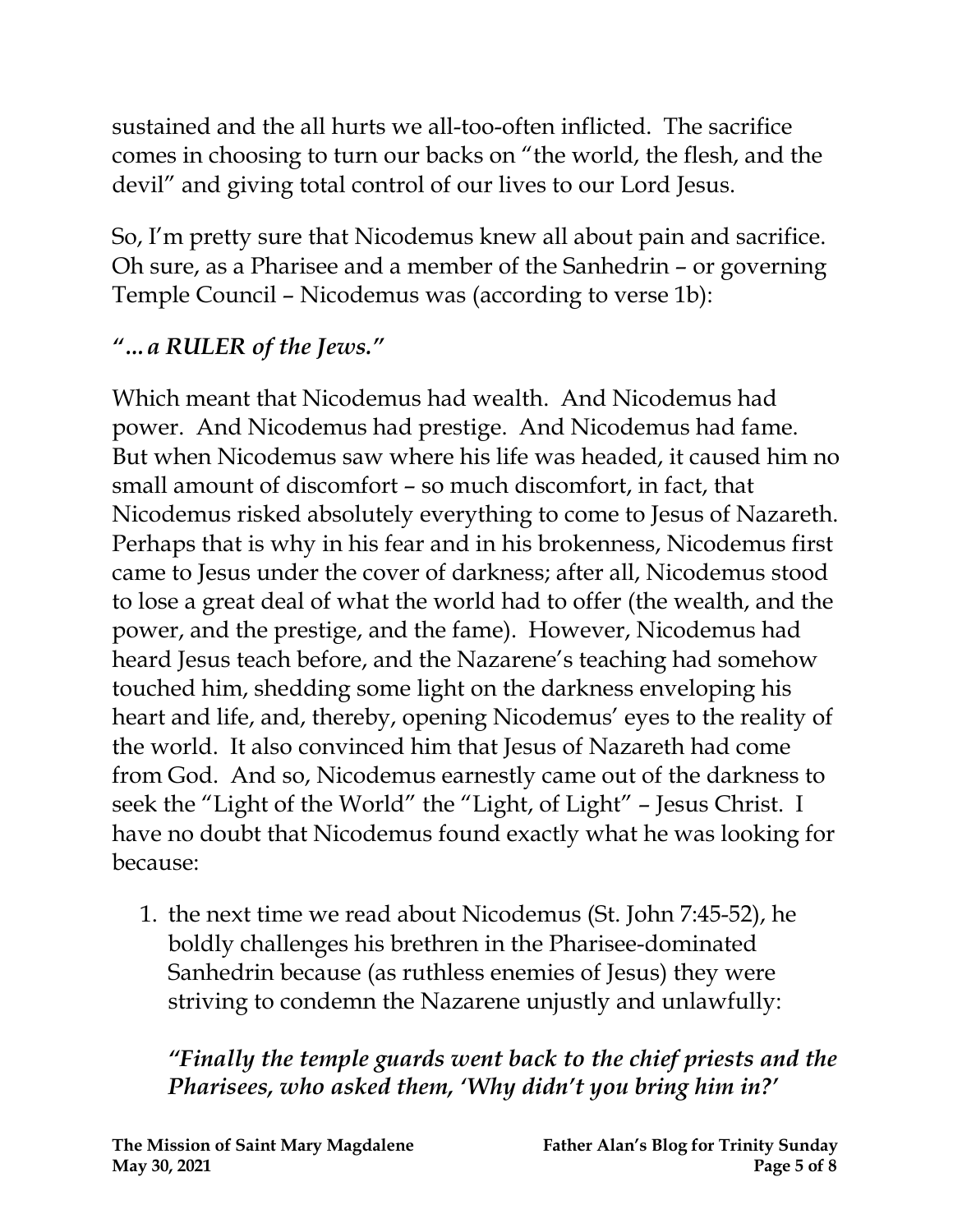*'No one ever spoke the way this man does,' the guards replied. 'You mean he has deceived you also?' the Pharisees retorted. 'Have any of the rulers or of the Pharisees believed in him? No! But this mob that knows nothing of the law—there is a curse on them.' Nicodemus, who had gone to Jesus earlier and who was one of* 

*their own number, asked, 'Does our law condemn a man without first hearing him to find out what he has been doing?' They replied, 'Are you from Galilee, too? Look into it, and you will find that a prophet does not come out of Galilee.'"*

2. the final time we hear about Nicodemus, is following the death of Jesus (St. John 19:38-42):

*"Later, Joseph of Arimathea asked Pilate for the body of Jesus. Now Joseph was a disciple of Jesus, but secretly because he feared the Jews. With Pilate's permission, he came and took the body away. He was accompanied by Nicodemus, the man who had earlier visited Jesus at night. Nicodemus brought a mixture of myrrh and aloes, about seventy-five pounds. Taking Jesus' body, the two of them wrapped it, with the spices, in strips of linen. This was in accordance with Jewish burial customs. At the place where Jesus was crucified, there was a garden and in the garden a new tomb, in which no one had ever been laid. Because it was the Jewish day of Preparation and since the tomb was nearby, they laid Jesus there."*

Once again, Nicodemus the Pharisee sacrificed everything, by coming to Jesus a second time (this time, though, by broad daylight) and by using an amount of perfumes and spices normally reserved for royal burials in order to honour his Lord. No doubt for Nicodemus no sacrifice would have been too great or too painful.

Unfortunately, though, for the vast majority of humanity, the cost of spiritual rebirth (that is, the pain and the sacrifice) is just too great. So,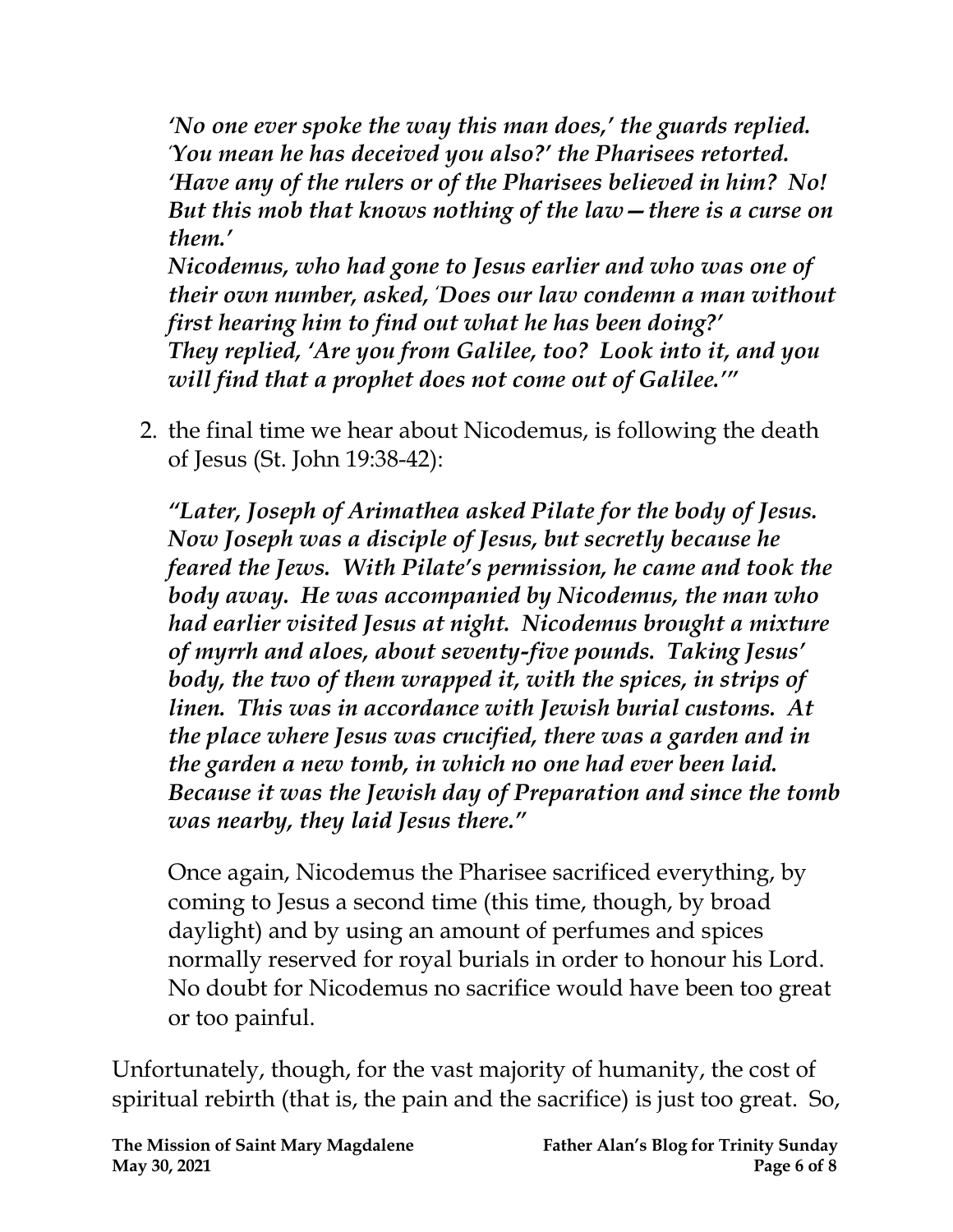given the choice they would rather have:

- **Their wealth and their toys;**
- **Their power and their control;**
- **Their fame and their prestige;**
- **Their friends and their popularity; and**
- **Their parties and their indulgences.**

Now, don't get me wrong: none of these things (taken in isolation and in moderation) is inherently bad – for everything that is given to us by God is good. Rather, it's what we do with it, how we choose to use it, or, more to the point, **how we abuse it** that's the problem. In a word, it's "idolatry" and it leads far too many people merrily down the road to oblivion. As Jesus Himself warns us (St. Matthew 7:13):

#### *"Enter through the narrow gate. For wide is the gate and broad is the road that leads to destruction, and many enter through it."*

I must admit, more than merely mystifying me, it literally **blows my circuits** that given the choice of believing in, and following, the One, Holy, and Loving Triune God: Father, Son, and Holy Spirit – with the abundant life on earth (not to mention the eternal life in heaven) that that entails – shockingly (and sadly), most human beings, it seems, would rather embrace the "Unholy Trinity" of "the world, the flesh, and the devil," and have "heapin' helpin's" of:

- **Their wealth and their toys;**
- **Their power and their control;**
- **Their fame and their prestige;**
- **Their friends and their popularity; and**
- **Their parties and their indulgences.**

Consequently, I have made the deliberate choice – and encourage you to do the same – to publicly proclaim, and personally affirm, DAILY the following words of Christian belief. Found on page 545 of the Book of Common Prayer as part of "The Catechism," one might say